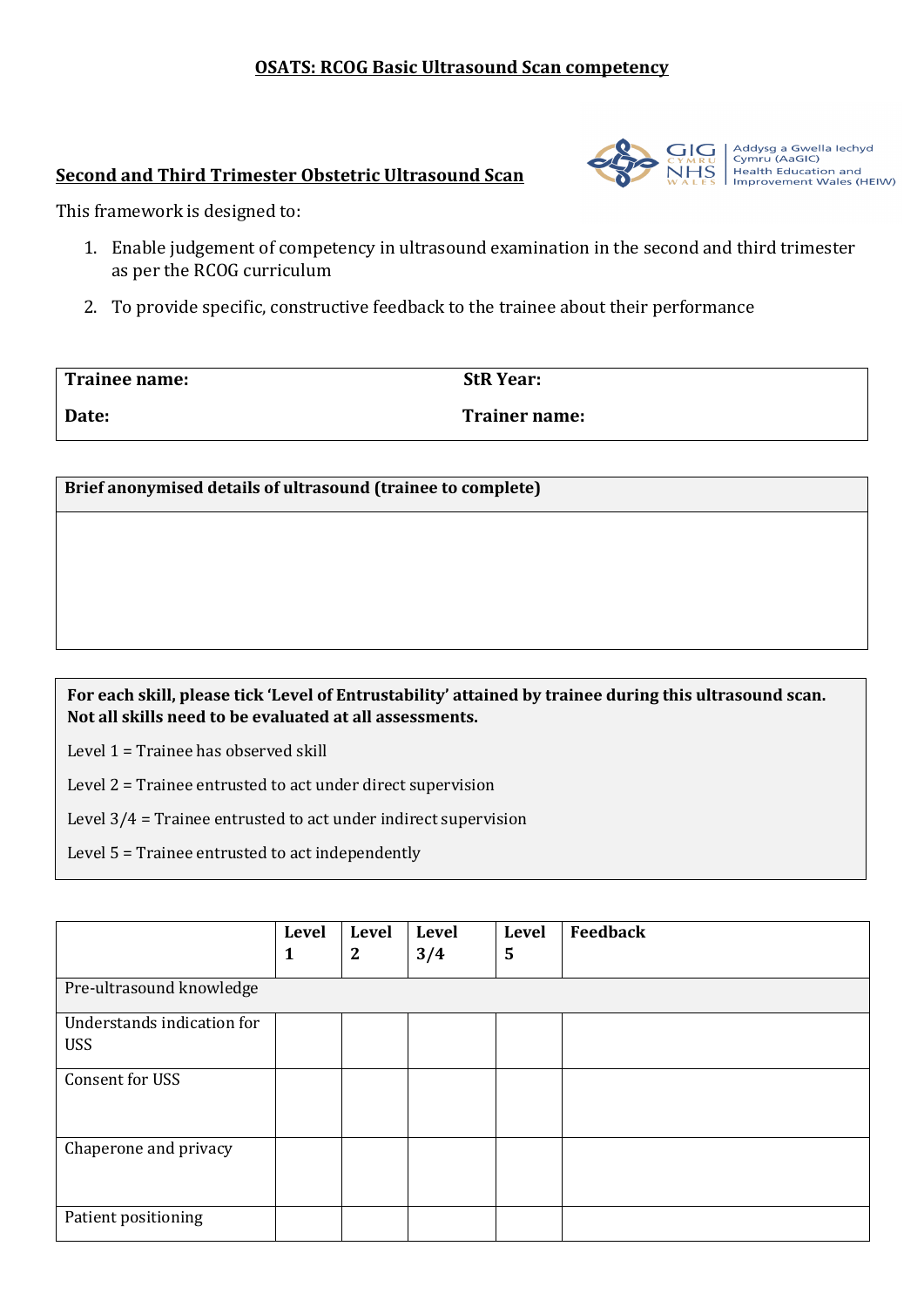| Ergonomics to minimise<br><b>RSI</b>                                                                                                                                                                                                                                                             |  |  |  |
|--------------------------------------------------------------------------------------------------------------------------------------------------------------------------------------------------------------------------------------------------------------------------------------------------|--|--|--|
| USS image labelling and<br>storage                                                                                                                                                                                                                                                               |  |  |  |
| Probe hygiene                                                                                                                                                                                                                                                                                    |  |  |  |
| Principles of scan initiation                                                                                                                                                                                                                                                                    |  |  |  |
| Correct probe selection                                                                                                                                                                                                                                                                          |  |  |  |
| Image/probe orientation                                                                                                                                                                                                                                                                          |  |  |  |
| Knobology                                                                                                                                                                                                                                                                                        |  |  |  |
| Second / Third Trimester specifics (transabdominal scan)                                                                                                                                                                                                                                         |  |  |  |
| Identify foetal number, lie,<br>and presentation                                                                                                                                                                                                                                                 |  |  |  |
| Confirm foetal cardiac<br>activity in B-mode                                                                                                                                                                                                                                                     |  |  |  |
| Measure foetal head<br>circumference                                                                                                                                                                                                                                                             |  |  |  |
| Skull fills 2/3 <sup>rd</sup> image, focus<br>correct, axial plane, symmetry of<br>hemispheres, midline falx,<br>thalami, cavum septum<br>pellucidum, cerebellum and<br>orbits absent, circumference<br>measured as outside edge of skull<br>bones                                               |  |  |  |
| Measure foetal abdominal<br>circumference                                                                                                                                                                                                                                                        |  |  |  |
| Abdomen fills 2/3rd image, focus<br>correct, axial plane, circular<br>abdomen, spine cross sections at<br>3 or 9 o'clock, stomach,<br>intrahepatic portion of umbilical<br>vein, 1 rib each side, no kidneys,<br>surrounding skin complete,<br>circumference measured as<br>outside edge of skin |  |  |  |
| Measure femur length                                                                                                                                                                                                                                                                             |  |  |  |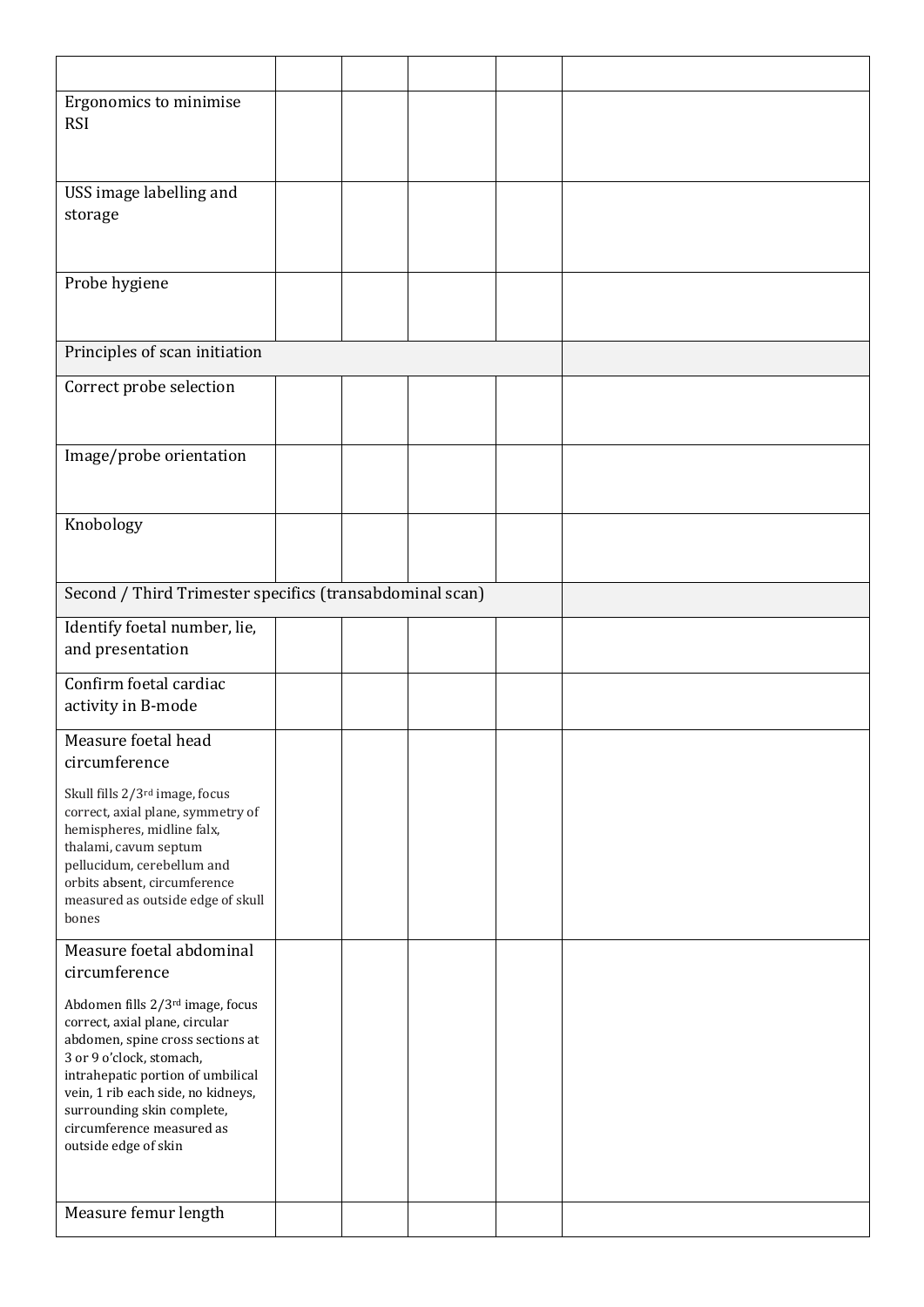| Femur fills 2/3 <sup>rd</sup> of image, focus |  |  |  |
|-----------------------------------------------|--|--|--|
| correct, whole femur diaphysis                |  |  |  |
| seen, USS beam perpendicular to               |  |  |  |
| long axis of bone (bone horizontal            |  |  |  |
| in image), measured to outer                  |  |  |  |
|                                               |  |  |  |
| edge of ossified diaphysis, spurs             |  |  |  |
| not included                                  |  |  |  |
|                                               |  |  |  |
|                                               |  |  |  |
|                                               |  |  |  |
| Placental localisation                        |  |  |  |
|                                               |  |  |  |
| Relationship to cervix including              |  |  |  |
| image to demonstrate presenting               |  |  |  |
|                                               |  |  |  |
| part below leading placental edge             |  |  |  |
|                                               |  |  |  |
| Assessment of liquor                          |  |  |  |
| volume                                        |  |  |  |
|                                               |  |  |  |
| Amniotic Fluid Index (AFI;                    |  |  |  |
| measured in 4 quadrants) and                  |  |  |  |
|                                               |  |  |  |
| Deepest Vertical Pool (DVP)                   |  |  |  |
|                                               |  |  |  |
| Post-ultrasound knowledge                     |  |  |  |
|                                               |  |  |  |
| Referral, follow up or                        |  |  |  |
| intervention as required                      |  |  |  |
|                                               |  |  |  |
| Accurate documentation of                     |  |  |  |
|                                               |  |  |  |
| measurements / Written                        |  |  |  |
| focussed summary of                           |  |  |  |
|                                               |  |  |  |
| results                                       |  |  |  |
|                                               |  |  |  |
| Communicate normal and                        |  |  |  |
|                                               |  |  |  |
| abnormal results to parents                   |  |  |  |
|                                               |  |  |  |
| Probe hygiene                                 |  |  |  |
|                                               |  |  |  |
| Areas for development                         |  |  |  |
|                                               |  |  |  |
|                                               |  |  |  |
|                                               |  |  |  |
|                                               |  |  |  |
|                                               |  |  |  |
|                                               |  |  |  |
|                                               |  |  |  |
|                                               |  |  |  |
|                                               |  |  |  |
|                                               |  |  |  |
|                                               |  |  |  |
|                                               |  |  |  |

# **Trainee Signature:**

**Trainer Signature:**

*Authors: Dr.Manju Nair & Dr.Rachel Lee on behalf of USS training committee, Specialty of Obstetrics & Gynaecology,HEIW*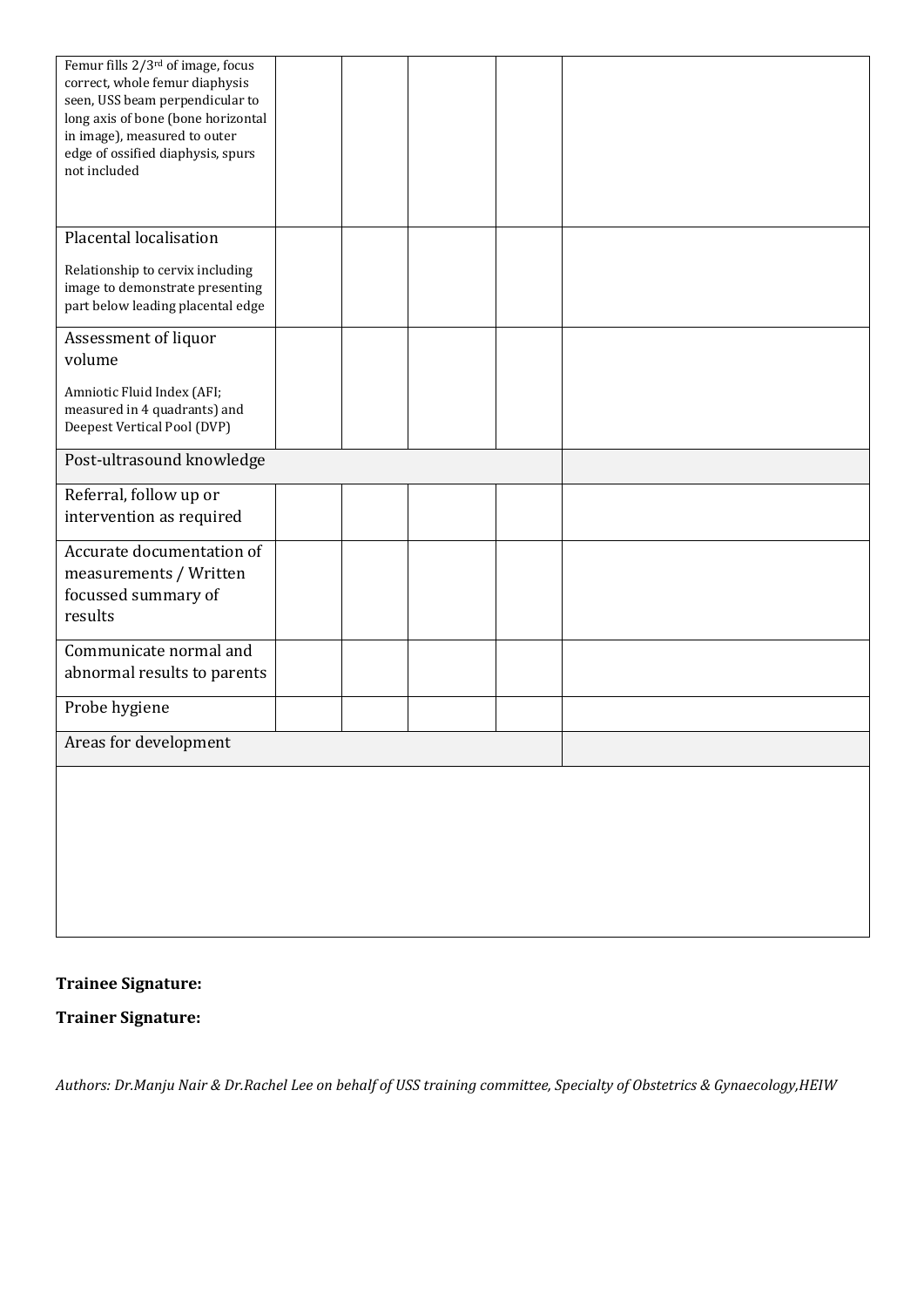## **First Trimester Obstetric Ultrasound Scan**



**All trainees should have evidence of completion of the** 

**StratOG e-learning module "Principles of USS" with a certificate of completion uploaded to the RCOG e-portfolio.**

| Trainee name: | <b>StR Year:</b>     |
|---------------|----------------------|
| Date:         | <b>Trainer name:</b> |

**Brief anonymised details of ultrasound (trainee to complete)**

### **For each skill, please tick 'Level of Entrustability' attained by trainee during this ultrasound scan. Not all skills need to be evaluated at all assessments.**

Level 1 = Trainee has observed process

Level 2 = Trainee entrusted to act under direct supervision

Level 3/4 = Trainee entrusted to act under indirect supervision

Level 5 = Trainee entrusted to act independently

|                                         |  | Level<br>$\mathbf{2}$ | Level<br>3/4 | Level<br>5 | Feedback |  |  |
|-----------------------------------------|--|-----------------------|--------------|------------|----------|--|--|
| Pre-ultrasound knowledge                |  |                       |              |            |          |  |  |
| Understand indication for<br><b>USS</b> |  |                       |              |            |          |  |  |
| Consent for USS                         |  |                       |              |            |          |  |  |
| Chaperone and privacy                   |  |                       |              |            |          |  |  |
| Patient positioning                     |  |                       |              |            |          |  |  |
| Ergonomics to minimise<br><b>RSI</b>    |  |                       |              |            |          |  |  |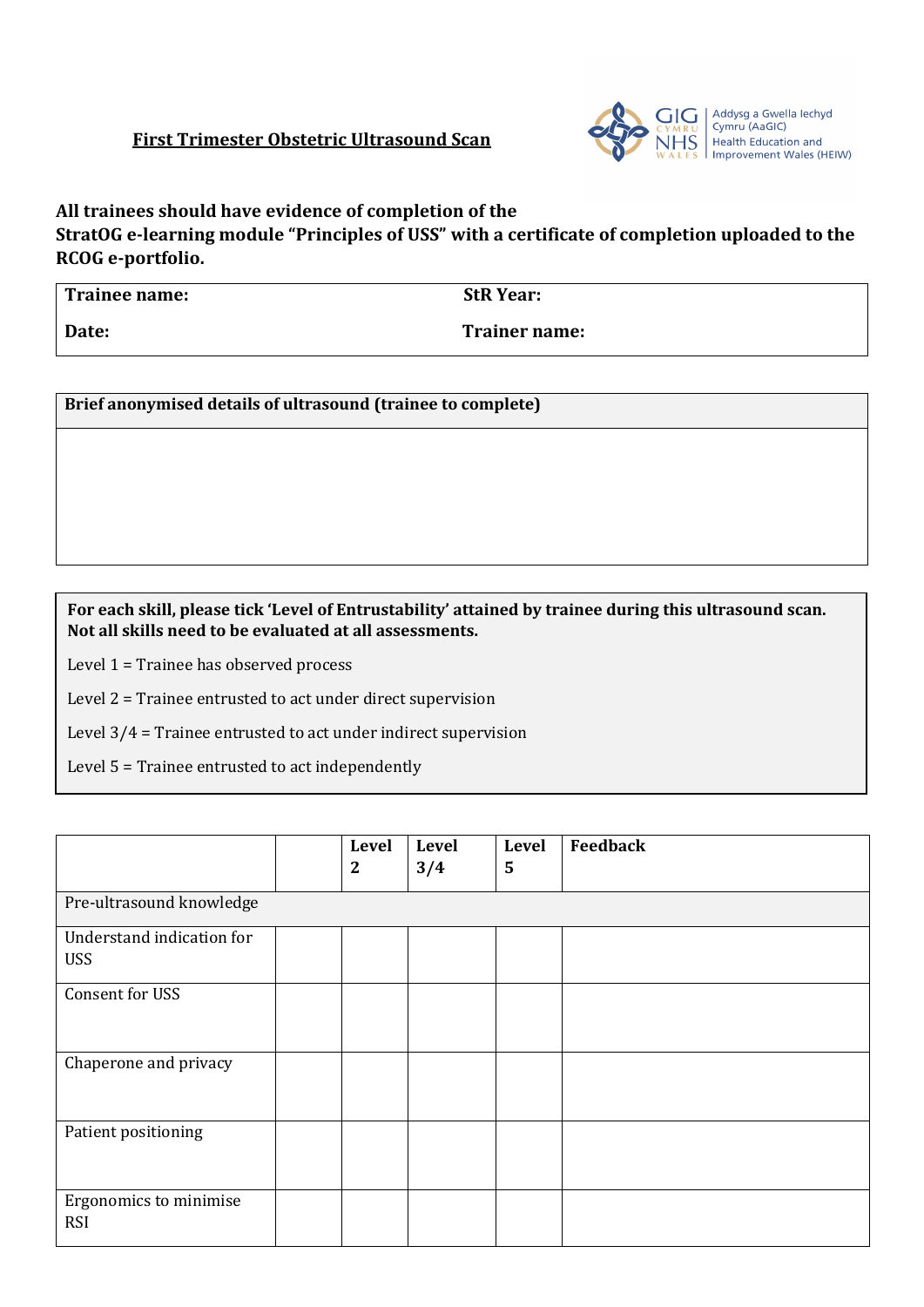| USS image labelling and                                     |  |  |  |
|-------------------------------------------------------------|--|--|--|
| storage                                                     |  |  |  |
|                                                             |  |  |  |
| Probe hygiene                                               |  |  |  |
|                                                             |  |  |  |
|                                                             |  |  |  |
| Principles of scan initiation                               |  |  |  |
|                                                             |  |  |  |
| Correct probe selection                                     |  |  |  |
|                                                             |  |  |  |
|                                                             |  |  |  |
| Image/probe orientation                                     |  |  |  |
|                                                             |  |  |  |
| Knobology                                                   |  |  |  |
|                                                             |  |  |  |
|                                                             |  |  |  |
| First Trimester specifics (8-12 weeks, transabdominal scan) |  |  |  |
|                                                             |  |  |  |
| Identify maternal bladder,                                  |  |  |  |
| uterus, pouch of Douglas,                                   |  |  |  |
| ovaries                                                     |  |  |  |
| Identify normal features of                                 |  |  |  |
| gestation sac                                               |  |  |  |
|                                                             |  |  |  |
|                                                             |  |  |  |
| Confirm gestational sac                                     |  |  |  |
| intrauterine                                                |  |  |  |
|                                                             |  |  |  |
|                                                             |  |  |  |
| Identify yolk sac                                           |  |  |  |
|                                                             |  |  |  |
| Identify foetal number                                      |  |  |  |
|                                                             |  |  |  |
|                                                             |  |  |  |
| Identify and cardiac                                        |  |  |  |
| activity (confirm in B-                                     |  |  |  |
| mode)                                                       |  |  |  |
|                                                             |  |  |  |
|                                                             |  |  |  |
| Recognise foetal death                                      |  |  |  |
|                                                             |  |  |  |
|                                                             |  |  |  |
| Measure crown-rump                                          |  |  |  |
| length                                                      |  |  |  |
|                                                             |  |  |  |
|                                                             |  |  |  |
| Appreciate features of a<br>pseudo-sac                      |  |  |  |
|                                                             |  |  |  |